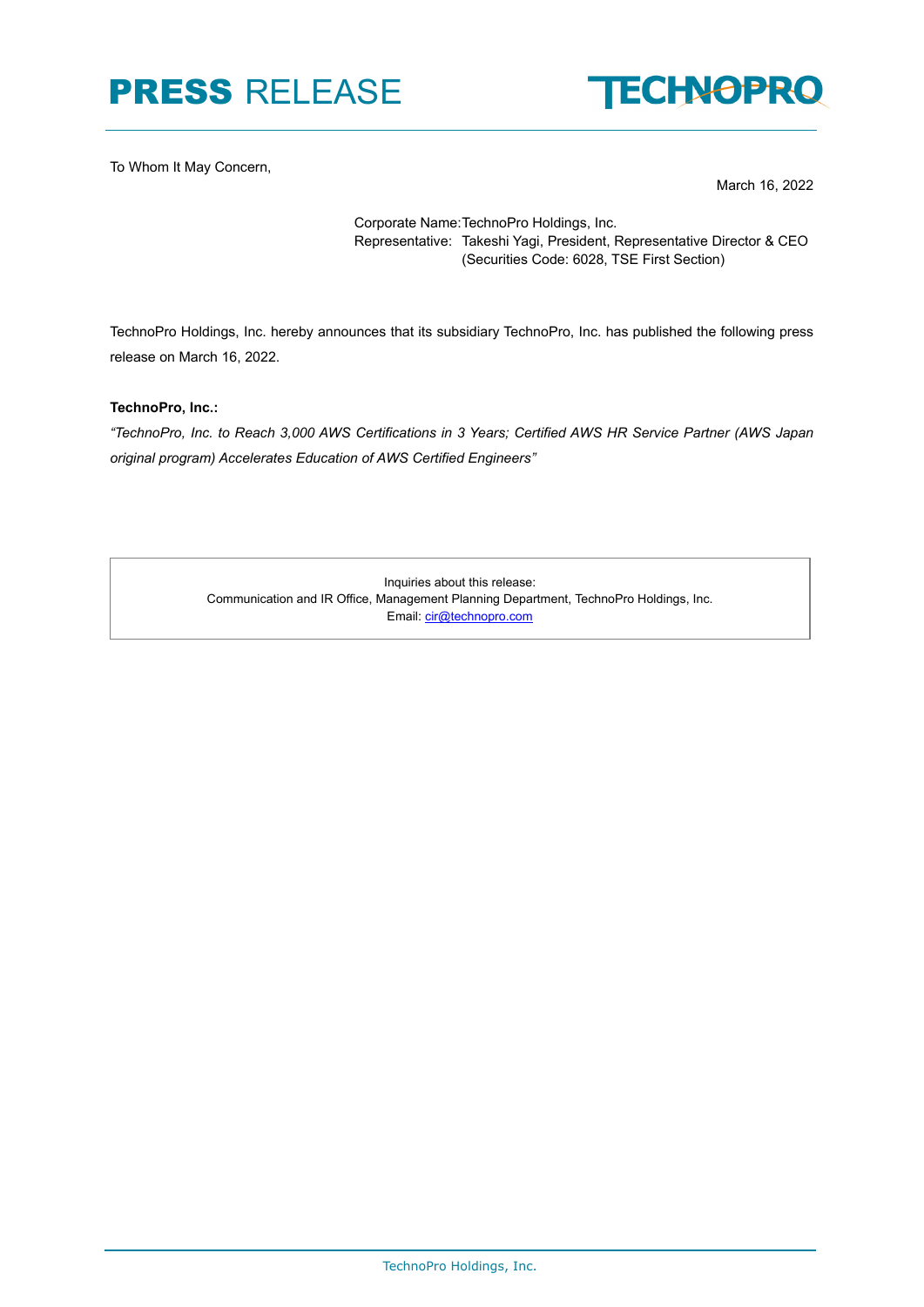### PRESS RELEASE



March 16, 2022

To Whom It May Concern,

TechnoPro, Inc. Gaku Shimaoka, President and Representative Director Koichiro Asai, President and Representative Director

### **TechnoPro, Inc. to Reach 3,000 AWS Certifications in 3 Years Certified AWS HR Service Partner (AWS Japan original program) Accelerates Education of AWS Certified Engineers**

TechnoPro, Inc. is pleased to announce that it has been certified as an Amazon Web Services (AWS) HR Service Partner, with a plan to accelerate human resources education by achieving 3,000 AWS Certifications held by its engineers over the next three years. The company continues to train and hire engineers with expertise in AWS, the world's most comprehensive and widely adopted cloud offering.

### **Background**

With more than 18,000 engineers and researchers, TechnoPro, Inc. is one of the largest professional service providers in Japan's engineering talent and service industry. Since being named an AWS Select Tier Services Partner in February 2020 in the AWS Partner Network (APN), the company has offered the services of engineers with AWS expertise to a wide variety of customers.

TechnoPro, Inc. has nurtured numerous engineers certified at the AWS Certified Solution Architect Associate (SAA) level or above, utilizing the TechnoPro Group infrastructure for engineer education and training. To meet customer demand for cloud services under the rapidly growing digital transformation (DX) movement, TechnoPro, Inc. is strengthening its partnership with AWS as an AWS HR Service Partner, significantly increasing the number of engineers capable of handling projects requiring AWS expertise. This way, the company is building a framework to provide a wide range of advanced services for its clients.

#### **AWS Engineer Training Overview**

TechnoPro, Inc. uses the education and training infrastructure of the TechnoPro Group, which includes facilities in four locations in Japan and 53 Win School classrooms in major cities throughout the country, to offer environments that use AWS training content to upskill the company's engineers. In addition, the company provides a variety of client projects to engineers with AWS Certifications, enabling qualified engineers to gain practical skills.

As of February 2022, TechnoPro, Inc. employs engineers holding a total of 450 AWS Certifications. The company plans to increase the number of certifications to 3,000 through these various initiatives, significantly increasing the number of professionals capable of supporting AWS workloads over the next three years which ends June 30, 2025.

#### **About AWS HR Service Partner (AWS Japan original program)**

The shortage of IT personnel to support enterprise digital transformation (DX) is becoming a challenge for DX, and AWS Partners have identified the shortage of professionals to implement DX as a problem. AWS HR Service Partners promote their own initiatives to foster IT talents, provide OJT (on-the-job training) in collaboration with AWS for further growth, and thereby supply more AWS professionals who can accelerate DX.